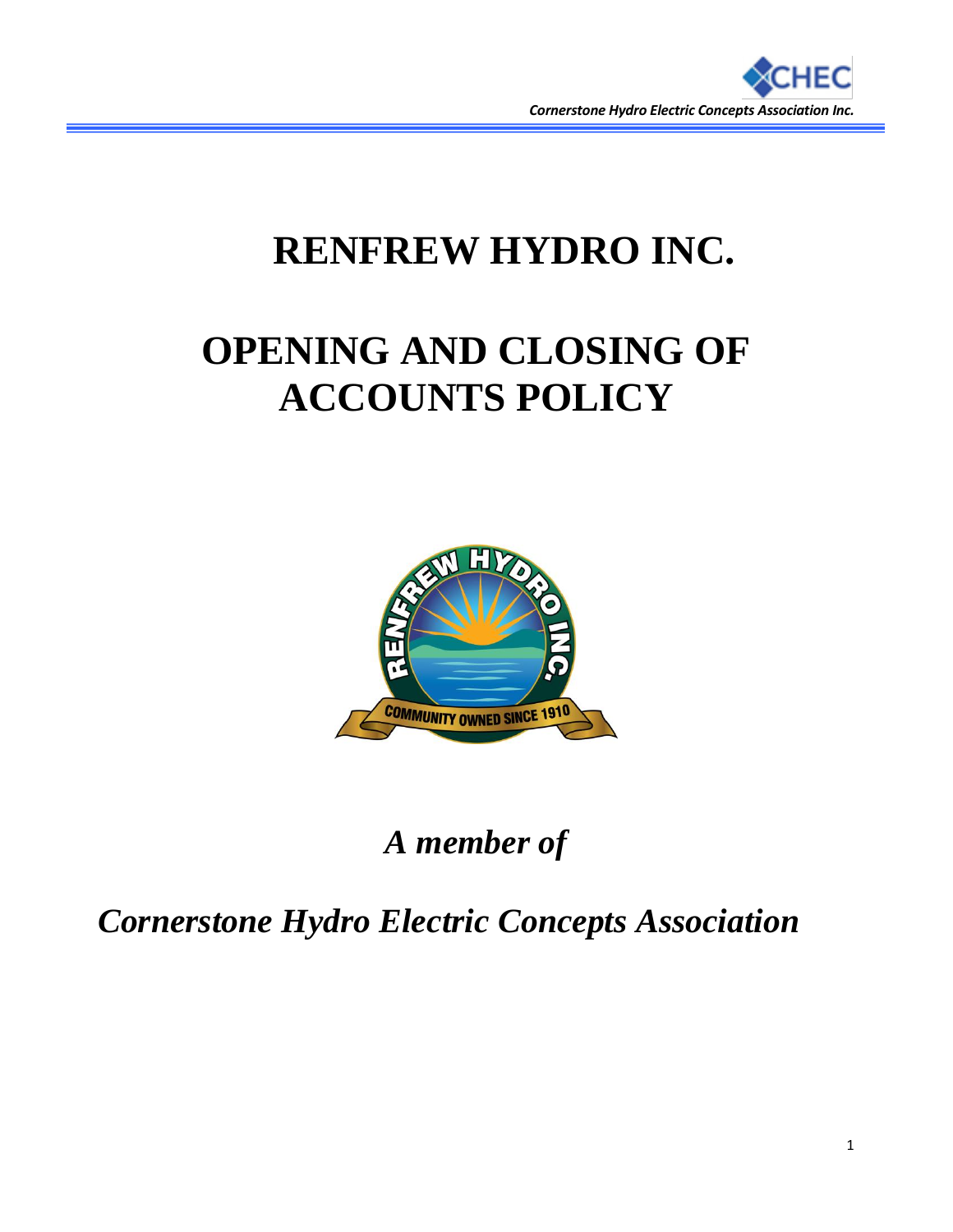

| Policy 2.05 - OPENING AND CLOSING OF ACCOUNTS POLICY | <b>Version 8.0</b>         |
|------------------------------------------------------|----------------------------|
|                                                      | Created: August 2011       |
|                                                      | Latest Revision: July 2021 |

#### **2.05.01 PURPOSE**

This policy describes the terms and conditions distributors will use for opening and closing customer accounts while complying with the applicable legislation and codes.

#### **2.05.02 POLICY STATEMENT**

A distributor will comply with the opening and closing of account requirements as defined in the Distribution System Code, Retail Settlement Code, Standard Supply Service Code, and the Distribution Rate Handbook.

#### **2.05.03 DISCLAIMER**

Nothing in this policy is intended to void or cancel any existing binding agreements for service or any pre-existing agreements between landlords and distributors.

#### **2.05.04 OPENING OF ACCOUNTS**

A distributor will require a customer to enter into a Connection Agreement with the distributor if the distributor believes that the customer has characteristics that require an explicit document to describe the relationship between the distributor and the customer *(Ref: DSC 6.1.3)*.

#### **2.05.05 THIRD-PARTY REQUIREMENTS**

Where a distributor opens an account for a property in the name of a person at the request of a third party, the distributor shall within 15 days of the opening of the account send a letter to the person advising of the opening of the account and requesting that the person confirm that he or she agrees to be the named customer. If the distributor does not receive confirmation from the intended customer, within 15 days of the date of the letter, the distributor shall advise the third party that the account will not be set up as requested *(Ref: DSC 2.8.1)*.

The distributor is not required to send a letter advising of the opening of the account where the request to open the account is made in writing by the person's solicitor or person in possession of a valid Power of Attorney for the person *(Ref: DSC 2.8.1.1)*.

Despite any other provision of this policy, with the exception of the parties mentioned in the paragraph above, where a distributor has opened an account for a property in the name of a person at the request of a third party, the distributor shall not seek to recover from that person any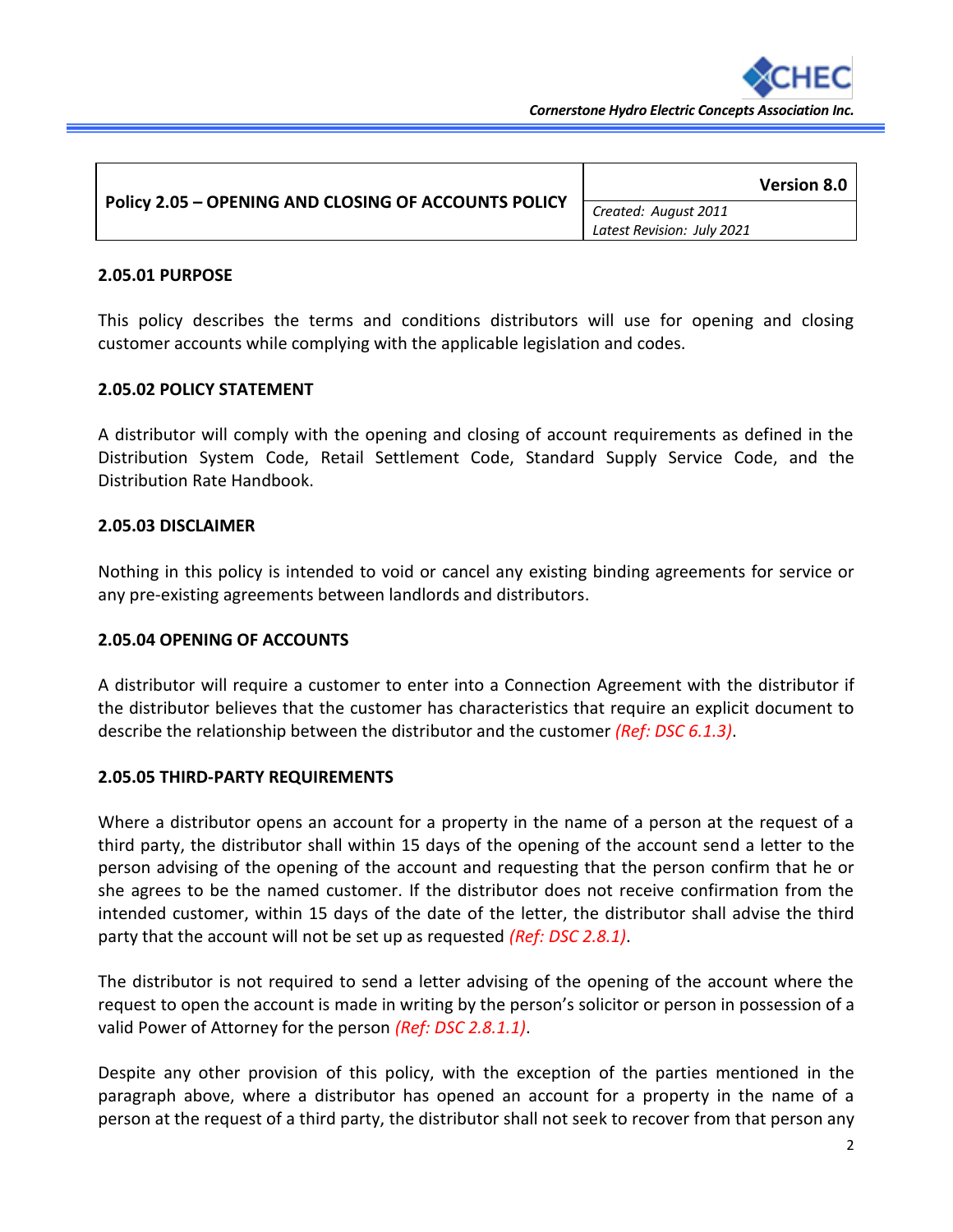charges for service provided to the property unless the person has agreed to be the customer of the distributor in relation to the property *(Ref: DSC 2.8.2)*.

For the purposes of this section, the requirement for an agreement in writing includes agreements in electronic form in accordance with the Electronic Commerce Act, 2000 *(Ref: DSC 2.8.4)*.

For the purposes of this section, the agreement may be established by verbal request over the telephone provided that a recording of the verbal request is retained by the distributor for 24 months thereafter *(Ref: DSC 2.8.4A)*.

For the purposes of the above paragraph, the agreement may be established by verbal request over the telephone provided that a recording of the verbal request is retained by the distributor for the length of the agreement, plus an additional 6 months *(Ref: DSC 2.8.4B)*.

Nothing in this section is intended to void or cancel any binding agreements for service existing as of the effective date of these amendments or any pre-existing agreements between landlords and distributors *(Ref: DSC 2.8.5)*.

#### **2.05.06 INITIAL CONNECTION**

A connection for a new service request for a low voltage (<750 volts) service must be completed within 5 business days from the day on which all applicable service conditions are satisfied, or at such later date as agreed to by the customer and distributor *(Ref: DSC 7.2.1)*.

A connection for a new service request for a high voltage (>750 volts) service must be completed within 10 business days from the day on which all applicable service conditions are satisfied, or at such later date as agreed to by the customer and distributor *(Ref: DSC 7.2.2)*.

In establishing its connection policy as specified in its Conditions of Service, and determining how to comply with its obligations under section 28 of the Electricity Act, a distributor may consider the following reasons to refuse to connect, or continue to connect, a customer:

- a) contravention of the laws of Canada or the Province of Ontario including the Ontario Electrical Safety Code;
- b) violation of conditions in a distributor's license;
- c) materially adverse effect on the reliability or safety of the distribution system;
- d) imposition of an unsafe worker situation beyond normal risks inherent in the operation of the distribution system;
- e) a material decrease in the efficiency of the distributor's distribution system;
- f) a materially adverse effect on the quality of distribution services received by an existing connection; and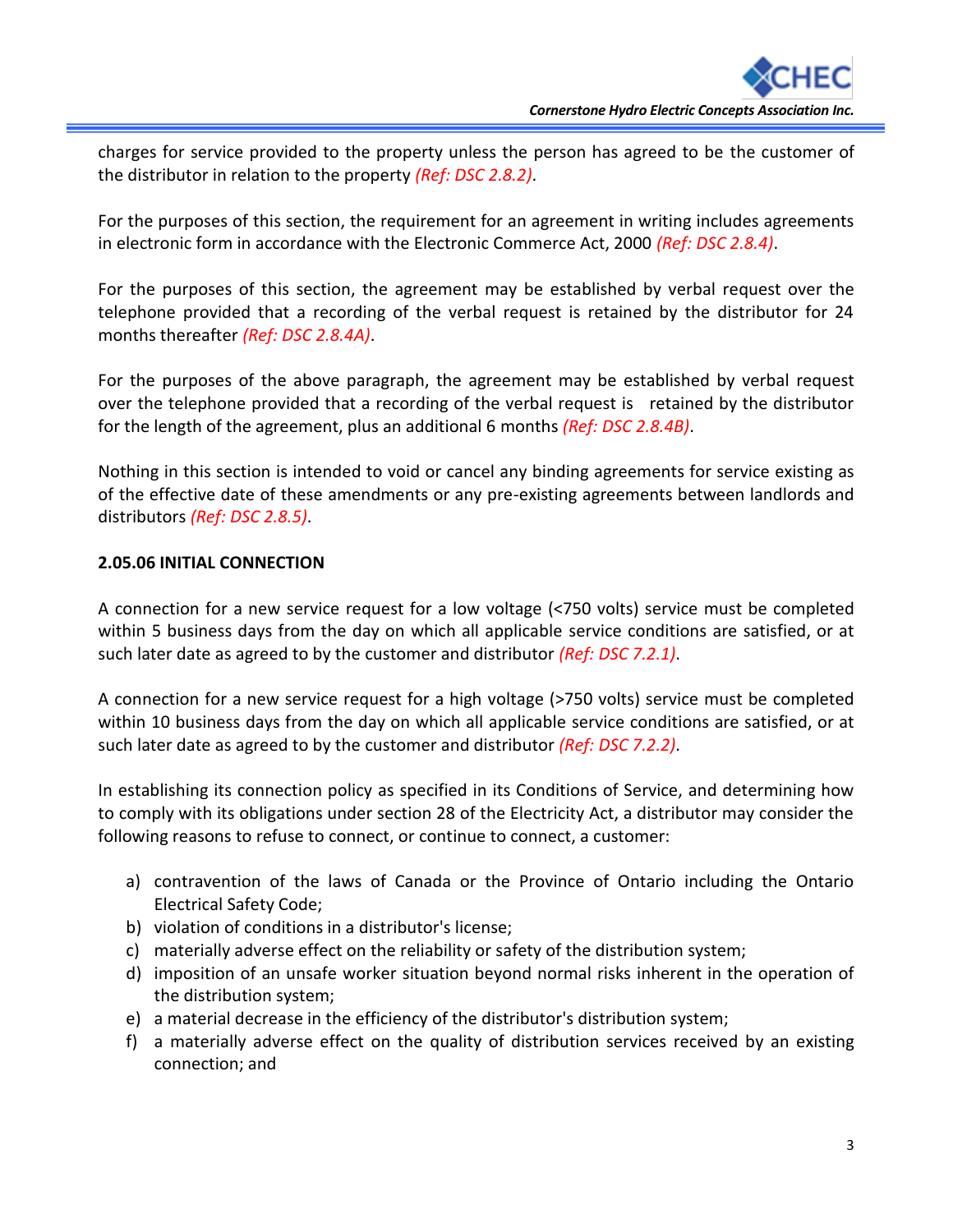g) if the person requesting the connection owes the distributor money for distribution services, or for non-payment of a security deposit. The distributor shall give the person a reasonable opportunity to provide the arrears *(Ref: DSC 3.1.1)*.

The Distributor has the right to request an inspection prior to any connection. All customer electrical installations shall be inspected and approved by the Electrical Safety Authority, referred to herein as the ESA. The Distributor requires notification from the ESA of this approval prior to the connection of a customer's service. Services that have been disconnected for a period of six months or longer shall also be inspected and approved by the ESA prior to reconnection.

A distributor shall ensure that all electrical connections to its system meet the distributor's design requirements, unless the electrical connections are separated by a protection device that has been approved by the distributor. If an electrical connection does not meet the distributor's design requirements, a distributor may refuse connection *(Ref: DSC 3.1.2)*.

If a distributor refuses to connect a customer, the distributor shall inform the person requesting the connection of the reason(s) for not connecting and, where the distributor is able to provide a remedy, make an offer to connect. If the distributor is unable to provide a remedy to resolve the issue, it is the responsibility of the customer to do so before a connection may be made *(Ref: DSC 3.1.3)*.

#### **2.05.07 CLOSING OF ACCOUNTS**

Where a distributor receives a request to close or transfer an account in relation to a rental unit in a residential complex as defined in the Residential Tenancies Act, 2006 or another residential property, the distributor shall not seek to recover any charges for service provided to that rental unit or residential property after closure of the account from any person, including the landlord for the residential complex or a new owner of the residential property, unless the person has agreed to assume responsibility for those charges *(Ref: DSC 2.8.3)*.

A distributor may enter into a Continuous Service Agreement with a landlord whereby the landlord agrees to assume responsibility for paying for continued service to the rental property after closure of a tenant's account *(Ref: DSC 2.8.3A)*.

For the purposes of the paragraph above, the agreement may be established by verbal request over the telephone provided that a recording of the verbal request is retained by the distributor for the length of the agreement, plus an additional 6 months *(Ref: DSC 2.8.4B)*.

Nothing in this section is intended to void or cancel any binding agreements for service existing as of the effective date of these amendments or any pre-existing agreements between landlords and distributors *(Ref: DSC 2.8.5)*.